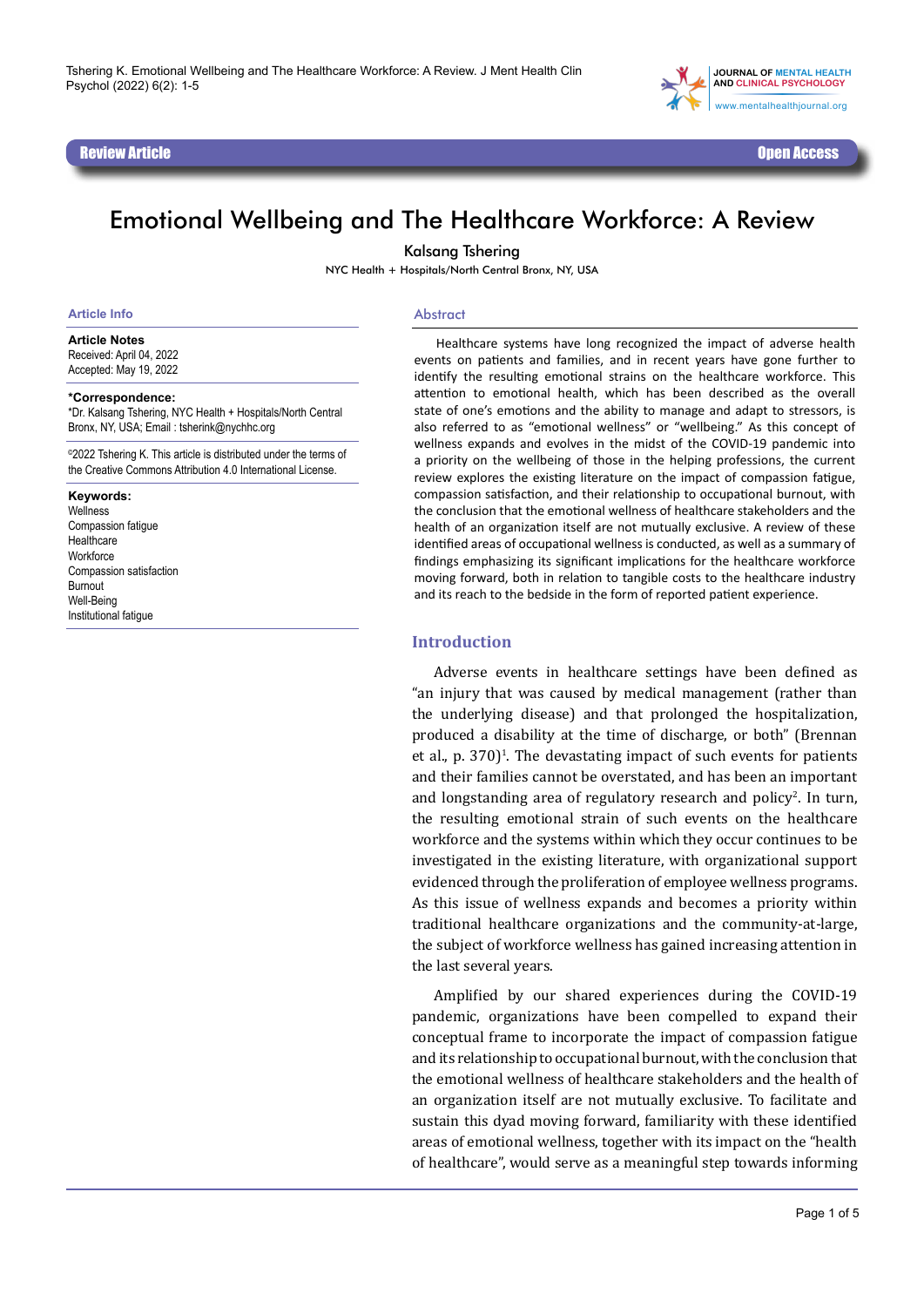organizations as to strategies, polices, and procedures to address the evolving needs of an ever-changing healthcare landscape.

### **Compassion Fatigue**

The concept of compassion fatigue was introduced into the healthcare lexicon nearly thirty years ago  $3,4$  in attempts to define the cumulative emotional impact of both direct and indirect exposure to patient trauma. The term has since been used interchangeably in the literature with secondary traumatic stress and vicarious traumatization, yet with slight variations in interpretation that nevertheless focus on compassion fatigue as the multilayered impact of helping others: emotionally, psychologically, and physically. The features consistent with compassion fatigue can mirror those of a post-traumatic stress disorder - itself defined as the result of direct exposure to a traumatic experience - to such an extent that the term secondary post-traumatic stress disorder is sometimes considered to describe the impact of secondary (or indirect) trauma exposure. Features include the following: an avoidance of stimuli (physical and/or emotional); hypervigilance; emotional numbing or inability to empathize; difficulties with concentration/attention; appetite and/or sleep disturbance; physical fatigue/ailments; irritability and lability of mood<sup>5,6</sup>.

The prevalence of compassion fatigue has historically been studied primarily amongst those working in the therapeutic professions<sup>7,8,9</sup>, and law enforcement<sup>10,11,12</sup> with its real and often underappreciated impact on other roles also explored in recent years, such as jurors and spoken-language interpreters $13,14,15$ . Yet with the arrival of COVID-19, recent studies have turned this lens towards the medical workforce with even more sobering results. A systemic review conducted by Vizheh and colleagues<sup>16</sup> found the prevalence of self-reported anxiety, depression, and stress among healthcare workers exponentially increase since the start of the COVID-19 pandemic, with the highest levels of emotional distress identified among nurses, female workers, frontline healthcare workers, younger medical staff, and workers in areas with higher infection rates. A 2021 study<sup>17</sup> similarly found increased rates of depression and Post-Traumatic Stress Disorder among healthcare professionals since COVID-19, with nearly 25% showing signs of PTSD and nearly 50% signs of alcohol use disorder.

# **Burnout**

Yet long before compassion fatigue was introduced into the language of the workforce, there was the concept of occupational "burnout". First introduced by psychologist Herbert Freudenberger<sup>18,19</sup> in the mid-1970s, Dr. Freudenberger's seminal work explored the emotional and physical consequences of those employed in the "helping" professions - physicians, nurses, psychologists, social workers, law enforcement, etc. Unlike compassion fatigue or secondary traumatic stress, which stem from indirect exposure to trauma, occupational stress is associated directly with one's work environment and institutional-related stressors. Some familiar occupational stressors include the well known culprits of salary, scheduling, caseload, deadlines, and limited resources. The course of burnout is gradual and cumulative, occurring either independent from compassion fatigue or stemming from such, and has become an increasing priority in the midst of the COVID-19 pandemic<sup>20,21</sup>.

The syndrome of burnout or institutional fatigue has continued to be the focus of research, most notably in the work of psychologist Christina Maslach<sup>22,23</sup>, who published the first and most widely used instrument for assessment of burnout, the Maslach Burnout Inventory (MBI)<sup>24</sup>. Initially designed for use with individuals employed in the helping professions, it has been psychometrically validated for use among a wide variety of occupations. Relatedly, one of the most significant developments in relation to workforce wellness occurred in 2019, when the World Health Organization (WHO) included Burnout in the 11<sup>th</sup> Revision of the International Classification of Diseases (ICD-11) as an occupational phenomenon<sup>25,26</sup>:

"syndrome conceptualized as resulting from chronic workplace stress that has not been successfully managed... characterized by three dimensions... (a) feelings of energy depletion or exhaustion, (b) increased mental distance from one's job or feelings of negativism or cynicism related to one's job, (c) reduced professional efficacy"

 This identification of the consequences of burnout serves multiple important functions - distinguishing this phenomenon from other experiences such as depression or anxiety; destigmatizing the adverse emotional and physiological impact of organizational systems; recognizing its prevalence across the occupational landscape and providing systems an opportunity to focus its resources on addressing this now legitimized public health issue<sup>27</sup>.

# **Compassion Satisfaction**

A review of the elements of wellness would be incomplete without recognition of the other side of the coin: the important role compassion satisfaction plays in mitigating the risks of compassion fatigue and burnout. Not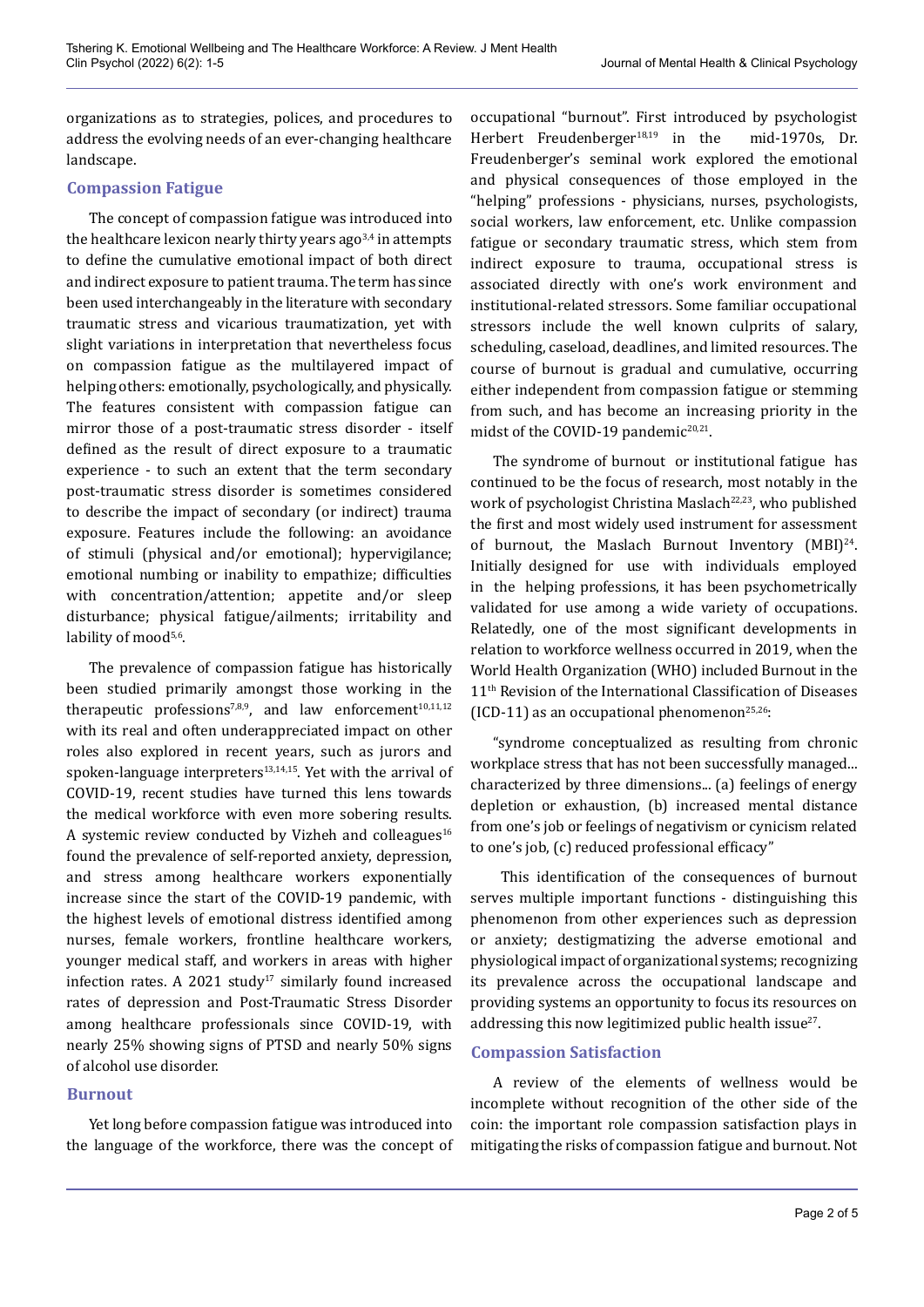all those in the helping professions experience compassion fatigue, nor is the experience the same with every provider, and it is the degree to which one experiences satisfaction from working within these systems that can serve as a meaningful buffer to the cumulative impact of such. Studies have identified the significance of feeling fulfilled from the work of caregiving, together with the resulting altruistic rewards and sense of efficacy and competence in one's role as a helping professional28,29. Additional variables that have been found to bolster compassion satisfaction among the healthcare workforce include the availability of programming that supports wellness and resiliency, spreads awareness, and reinforces preventative measures; opportunities for professional growth; professional recognition (either formally or in the form of positive feedback about one's performance) and an organizational culture experienced as compassionate - essentially the inverse of contributors to burnout<sup>30,31,32,33</sup>.

To facilitate identification of these workforce elements, a number of self-assessments have also been created and tailored for those employed in the helping professions $34$ . The most widely used and accepted such measure is the Professional Quality of Life Scale (ProQOL)35,36. An empirically reliable and validated screening measure that explores the positive and negative aspects of caregiving, the ProQOL is a 30-item questionnaire that asks responders to identify how often they have experienced a list of feelings over the preceding thirty (30) days on a 1-5 Likert Scale, with responses falling within the three domains of Compassion Fatigue, Burnout and Compassion Satisfaction.

# **Discussion**

The implications for healthcare are significant. In addition to the identified physio-emotional consequences of providing quality patient care, available statistics also highlight the significant organizational impact of workforce wellness on the larger healthcare systems within which healthcare providers operate. A report released by The Joint Commission in 201937 summarized a survey revealing that among healthcare systems, a significant patient safety and quality concern is burnout. The near daily media reports predicting an exodus among the healthcare workforce<sup>38,39,40</sup> has also contributed to organizational reassessments of ways to both maximize wellness and mitigate risk of burnout. It has been calculated that physician burnout costs the healthcare industry an estimated \$4.6 billion per year, and approximately \$7600 per employed physician at the organizational level - even more concerning when these estimates are considered pre COVID-19 figures $41$ . This reach also extends to the bedside in the form of patient experience, where patients have been found as less likely to recommend a facility to others in hospitals where nurses regularly work 13+ hours, and further tend to provide lower Hospital Consumer Assessment of Healthcare Providers and Systems (HCAHPS, a publicly reported survey of patient experiences of hospital care) ratings overall when rating hospitals with longer shifts for nurses $42$ . Errors stemming from burnout also carry additional burdens, with some estimates of errors cost approximately \$20 billion per year overall and resulting in  $100,000$  deaths annually<sup>43</sup>.

### **Conclusion**

The importance of wellness within healthcare systems has long been recognized. Yet as the longer-term consequences and emotional impact of COVID-19 on the healthcare workforce comes into focus, organizational approaches are evolving to expand beyond the limiting lens of adverse events and beyond traditional human resources programming. In the midst of urgency to stem this tide, the current landscape also brings with it an opportunity to broaden the scope from "wellness" to the more holistic "wellbeing" of the healthcare workforce $44,45$ , and as studies begin to show the benefits to this approach at both organizational and workforce levels by virtue of increased productivity and retention<sup>46</sup>, continuing this trend within healthcare systems is within reach.

# **Acknowledgement**

The author thanks Dr. Neena Philip and Dr. Haseen Sharma-Cooper for their ongoing mentorship and feedback.

# **Conflict of Interest**

The authors declare no conflict of interest.

### **Funding**

The author received no financial support for the research, authorship, and/or publication of this article.

#### **References**

- 1. Brennan TA, Leape LL, Laird NM, et al. Incidence of Adverse Events and Negligence in Hospitalized Patients: Results of the Harvard Medical Practice Study I. N Engl J Med. 1991; 324(6): 370-376.
- 2. U.S. Department of Health and Human Services, Office of Inspector General. (n.d.) Adverse Events. 2022. Retrieved from: https://oig.hhs. gov/reportsandpublications/featured-topics/adv erse-events/
- 3. Joinson C. Coping with compassion fatigue. Nursing, 1992; 22(4), 116-121.
- 4. Figley CR. Compassion Fatigue as Secondary Traumatic Stress Disorder: An Overview. In Compassion Fatigue: Coping with Secondary Traumatic Stress Disorder in Those Who Treat the Traumatized, Figley CR, ed. New York: Brunner/Maze. 1995.
- 5. The International Society for Traumatic Stress Studies. Indirect Traumatization in Professionals Working with Trauma Survivors (for Providers). 2016. Retrieved from: https://is tss. org/ISTSS Main/ media/DocumentsnSTSS IndirectTrauma \_FNL.pdf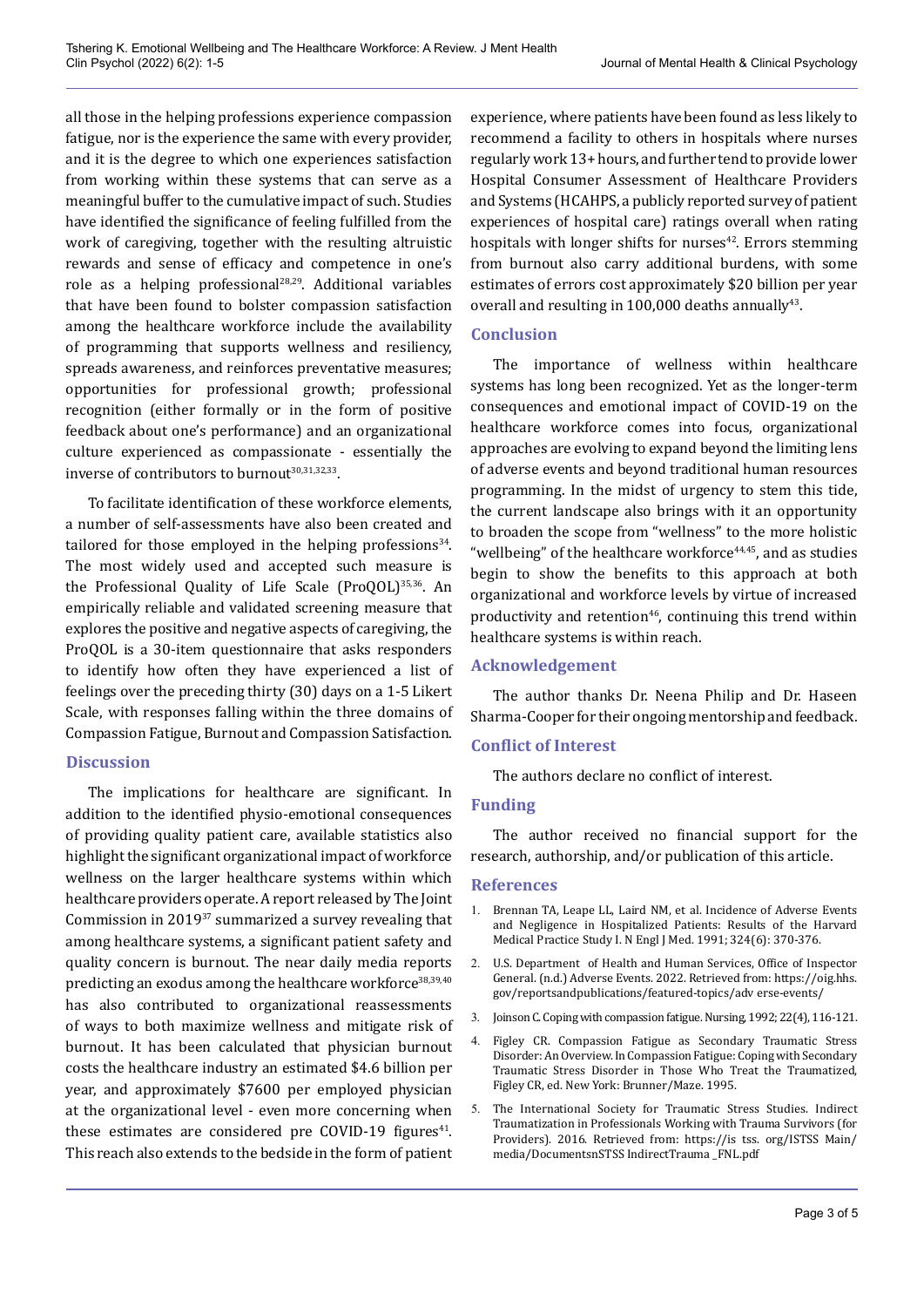- 6. Clay RA. Are You Experiencing Compassion Fatigue? American Psychological Association. 2020. https://[www.apa.org/ topics/covid-](http://www.apa.org/topics/covid-I9/compassion-fatigue)[I9 /compassion-fatigue#](http://www.apa.org/topics/covid-I9/compassion-fatigue)
- 7. Cocker F, Joss N. Compassion Fatigue among Healthcare, Emergency and Community Service Workers: A Systematic Review. International Journal of Environmental Research and Public Health. 2016; 13: E618.
- 8. Adams RE, Boscarino JA, Figley CR. Compassion Fatigue and Psychological Distress Among Social Workers: A Validation Study. Am J Orthopsychiatry. 2006; 76(1): 103-108. doi:10.1037/0002- 9432.76.l.103
- 9. Yodr EA. Compassion Fatigue in Nurses. Applied Nursing Research. 2010; 23(4): 191-7. doi: 10.1016/j.apnr.2008.09.003
- 10. Bogstrand ST, Skogstad L, Ekeberg 0. The Association Between Alcohol, Medicinal Drug Use and Post-Traumatic Stress Symptoms Among Norwegian Rescue Workers After the 22 July Twin Terror Attacks. Int Emerg Nurs. 2016; (28): 29-33. doi:10.1016/j.ienj.2016.03.003
- 11. Bourke ML, Craun SW. Coping with Secondary Traumatic Stress: Differences between U.K and U.S Child Exploitation Personnel. Traumatology: An International Journal. 2014; 20(1): 57-64. https:// doi.org/10.1037/h0099381
- 12. Burnett HJ, Wahl K. The Compassion Fatigue and Resilience Connection: A Survey of Resilience, Compassion Fatigue, Burnout, and Compassion Satisfaction Among Trauma Responders. International Journal of Emergency Mental Health and Human Resilience, 2015; (17): 318-326.
- 13. McQuiston DE, Hooper MD, Brasington AE. Vicarious trauma in the courtroom: Judicial perceptions of juror distress. Judges Journal. 2019; 58(2): 32-35.
- 14. Lonergan M, Leclerc M, Descamps M, et al. Prevalence and Severity of Trauma and Stressor-Related Symptoms Among Jurors: A Review. Journal of Criminal Justice. 2016; 47: 51-61. https://doi. org/10.1016/j.jcrimjus.2016.07.003
- 15. Mehus CJ, Becher EH. Secondary Traumatic Stress, Burnout and Compassion Satisfaction in a Sample of Spoken-Language Interpreters. Traumatology. 2016; 22(4): 249-254. https://doi.org/10.1037/ trm0000023
- 16. Vizheh M, Qorbani M, Arzaghi SM, et al. The Mental Health of Healthcare Workers in the Covid-19 Pandemic: A Systemic Review. J Diabetes Metab Disord. 2020; 19(2): 1-12. doi:10.1007/s40200-020- 00643-9
- 17. Hennein R, Mew EJ, Lowe SR. Socio-Ecological Predictors of Mental Health Outcomes Among Healthcare Workers During the COVID-19 Pandemic in the United States. PLoS ONE. 2021; 16(2): e0246602. https://doi.org/10.1371/joumal.pone.0246602
- 18. Freudenberger H. Staff Burnout. Journal of Social Issues, 1974; 30: 159-65.
- 19. Freudenberger H, Richelson G. Burnout: How to Beat the High Costs of Success. New York: Bantam Books. 1980.
- 20. Sasangohar F, Jones SL, Masud FN, et al. Provider Burnout and Fatigue During the COVID-19 Pandemic: Lessons Learned From a High Volume Intensive Care Unit. Anesthesia and Analgesia. 2020; 131(1): 106-111. https://doi.org/10.1213/ANE.0000000000004866
- 21. Sovold LE, Naslund JA, Kousoulis AA, et al. Prioritizing the Mental Health and Well-Being of Healthcare Workers: An Urgent Global Public Health Priority. Front Public Health. 2021; 9: 679397. doi: 10.3389/fpubh.2021.679397
- 22. Maslach C, Jackson S. The Measurement of Experienced Burnout. J Occup Behav. 1981; 2: 99-113.
- 23. Maslach C, Schaufeli W. Historical and Conceptual Development of Burnout. Professional Burnout: Recent Developments in Theory and Research. Washington DC: Taylor & Francis. 1993.
- 24. Maslach C, Jackson SE, Leiter MP. Maslach Burnout Inventory Manual. Palo Alto, CA: Consulting Psychologists Press. 1996.
- 25. World Health Organization. International Statistical Classification of Diseases and Related Health Problems (11th ed.). 2019.
- 26. World Health Organization. Burn-out an "Occupational Phenomenon": International Classification of Diseases. 2019. Retrieved from: https:// [www .who.in t/news/item/28-05-2019-bum-out-an-occupationa](http://www.who.int/news/item/28-05-2019-bum-out-an-occupational-phenomenon)  [l-phenomenoni](http://www.who.int/news/item/28-05-2019-bum-out-an-occupational-phenomenon)ntemational-classification-of-diseases
- 27. Brindley PG, Olusanya S, Wong A, et al. Psychological 'Burnout' in Healthcare Professionals: Updating our Understanding, and Not Making it Worse. Journal of the Intensive Care Society. 2019; 20(4): 358-362. doi:1O. l 177/1751143719842794
- 28. Rossi A, Cetrano G, Pertile R, et al. Burnout, Compassion Fatigue and Compassion Satisfaction Among Staff in Community-Based Mental Health Services. Psychiatry Research. 2012; 200(2-3): 933-8. doi: 10.1016/j.psychres.2012.07.029
- 29. Sprang G, Clark JJ, Whitt-Woosley A. Compassion Fatigue, Compassion Satisfaction, and Burnout: Factors Impacting a Professional's Quality of Life. Journal of Loss and Trauma. 2007; 12: 259-280.
- 30. Zhang Y, Zhang C, Han X, et al. Determinants of Compassion Satisfaction, Compassion Fatigue and Bum-Out in Nursing. Medicine. 2018; 97: 26(e11086).
- 31. Kelly L, Runge J, Spencer C. Predictors of Compassion Fatigue and Compassion Satisfaction in Acute Care Nurses. Journal of Nursing Scholarship. 2015; 47(6): 522- 528.
- 32. Yildmm N, Co kun H, Polat S. The Relationship Between Psychological Capital and the Occupational Psychologic Risks of Nurses: The Mediation Role of Compassion Satisfaction.Journal o Nursing Scholarship. 2021; 53: 115-125. https:l/ doi.org/10 .1111/ jn u.12607
- 33. Hunsaker S, Chen HC, Maughan D, et al. Factors That Influence the Development of Compassion Fatigue, Burnout, and Compassion Satisfaction in Emergency Department Nurses. Journal of Nursing Scholarship. 2015; 47: 186-194. https://doi.or g/10.1111/ jnu.12122
- 34. Bride BE, Radey M, Figley CR. Measuring Compassion Fatigue. Clin Soc Work J. 2007; 35: 155-163. doi: 10.1007/s10615-007-0091-7
- 35. Stamm BH. Professional Quality of Life: Compassion Satisfaction and Fatigue Subscales. R-IV (ProQOL). 2005.
- 36. Stamm BH. The Concise ProQOL Manual (2nd Ed). 2010. Pocatello, ID: ProQOL.org.
- 37. The Joint Commission. Quick Safety: Developing Resilience to Combat Nurse Burnout. 2019.
- 38. McClelland WS, Giusto A, Williamson T. The Healthcare Exodus Is an Untreated Trauma Crisis. 2022. Slate.com. https://slate.com/teclmo\_ log\_y/2022/03/healthcare-workers-bumout-trauma-soldiers.html
- 39. Plescia M. If 1 in 5 Healthcare Workers Have Quit, Where have they Gone? Becker's Hospital Review. 2022. https:/[/www.](http://www.beckershospitalreview.com/workforce/if-l-in-5-healthcare-workers-have) [beckershospitalreview.com/workforce/if-l-in-5-healthcare-workers](http://www.beckershospitalreview.com/workforce/if-l-in-5-healthcare-workers-have)[haveq](http://www.beckershospitalreview.com/workforce/if-l-in-5-healthcare-workers-have)uit-where-have-they-gone
- 40. Yong E. Why Health-Care Workers are Quitting in Droves. The Atlantic.<br>2021. https://www.theatlantic.com/health/archive/202l/1l/thehttps://[www.theatlantic.com/health/archive/202l/1l/the](http://www.theatlantic.com/health/archive/202l/1l/the-mass-exodus-of-)[mass-exodus-of-a](http://www.theatlantic.com/health/archive/202l/1l/the-mass-exodus-of-)mericas-health-care-workers/620713/
- 41. Han S, Shanafelt TD, Sinsky CA, et al. Estimating the Attributable Cost of Physician Burnout in the United States. Annals of Internal Medicine. 2019; 170(11): 784-790. https://doi.org/10.7326/Ml 8-1422
- 42. Stimpfel AW, Sloane DM, Aiken LH. The Longer the Shifts for Hospital Nurses, the Higher the Levels of Burnout and Patient Dissatisfaction. Health Affairs (Project Hope). 2012; 31(11): 2501-2509. https://doi. org/10.1377/hlthaff.2011.1377